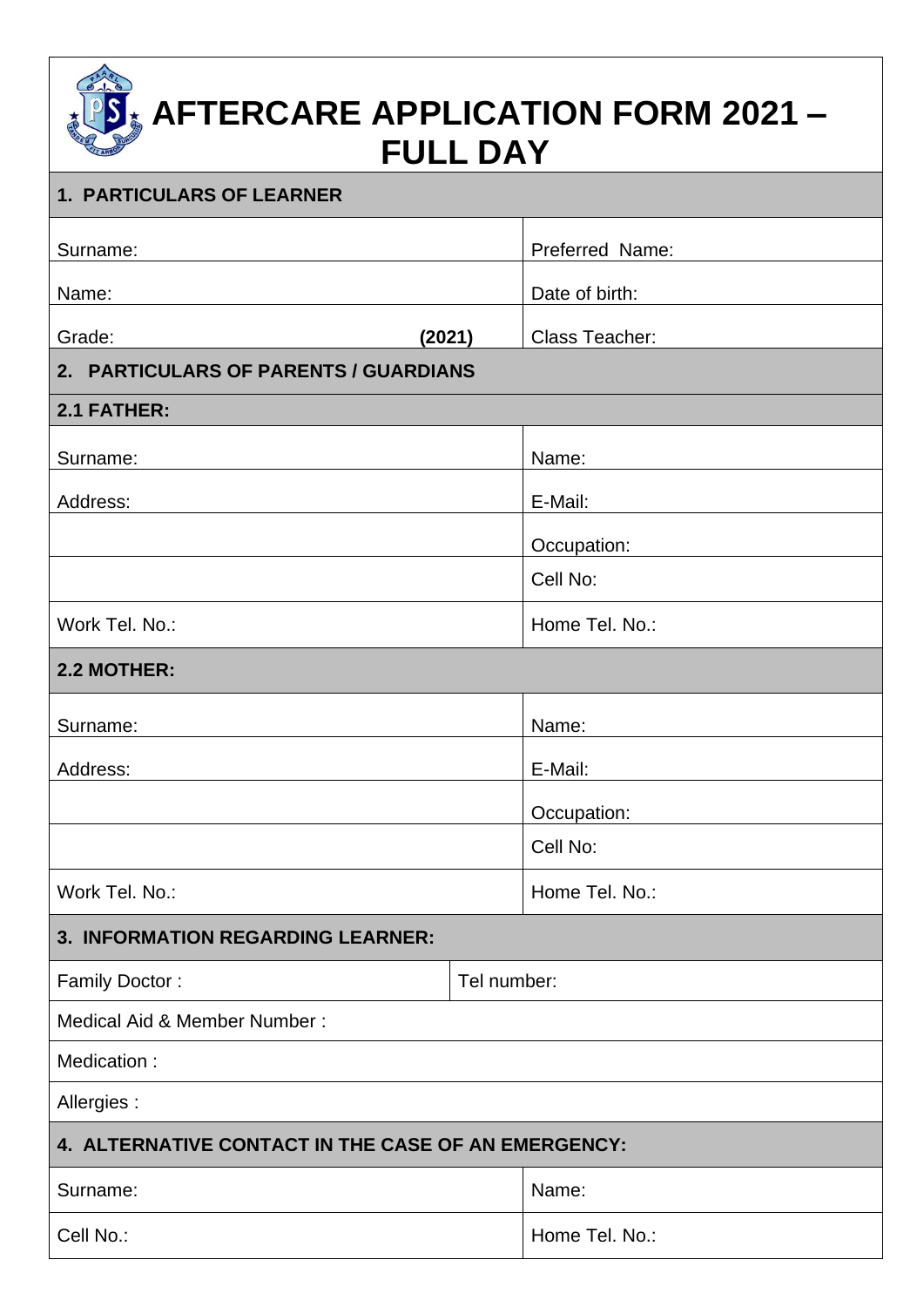## **5. MARITAL STATUS (IF DIVORCED)**

Paarl Boys' Primary School Aftercare is committed to act in the best interest of the learner with regard to every situation which affects the child. In the instance where parents are divorced/re-married, please furnish the following.

- 5.1 Parent with custody and guardianship as stipulated in the court order:
- …………………………………………………………………………………………………………. 5.2 Arrangements with regard to fetching, weekends, etc. which Paarl Boys' Primary School Aftercare should be aware of:

…………….…………………………………………………………………………………………….

### **6. GENERAL INDEMNITY**

 $\overline{a}$ 

I, the undersigned parent/legal guardian of mentioned learner, understand and accept that my child attends Paarl Boys' Primary School Aftercare at own risk and I undertake on behalf of myself, my executor and my child to indemnify Paarl Boys' Primary School, their personnel and the Governing Body, acquit and exempt them from all responsibility in relation to any or all claims of any nature which may occur with regard to the loss or damage of property or personal injury which may occur while attending Paarl Boys' Primary School Aftercare and walking to and from sport activities.

## **7. FEES AND PAYMENT OPTIONS:**

**Full Day Tariff** : **13:00 – 17:30 : R10 865.00** – R988.00 x 11 months from January – November. All options include lunch.

- 7.1 The Full Day Tariff includes school holidays. The Aftercare will be open from Monday to Friday, 07:30 – 17:30 during the school holidays.
- 7.2 The school holiday calendar for 2021 is as follows:

1 – 12 Feb 2021 (10 days)

26 Apr - 30 Apr 2021 (4 days)

12 Jul – 23 Jul 2021 (10 days)

4 Oct – 8 Oct 2021 (5 days)

17 Dec – 22 Dec 2021 (4 days)

 *All parents who make use of the holiday service must complete the holiday survey for each holiday. The learner will not be permitted to attend Aftercare during the school holidays if this survey is not completed and submitted.*

*A learner registered for holiday service that do not attend, will pay a R30 per day penalty.*

- **7.3 An Administration Fee of R1 000.00 will be charged for cancellation and re-instatement within the same year**.
- 7.4 Aftercare Fees are payable upfront and must be paid by the  $7<sup>th</sup>$  of each month. If fees are not received, the Aftercare service will be terminated by the  $15<sup>th</sup>$  of that month. No payments will be accepted at Aftercare. All Aftercare account-related queries can be sent to **Leana Viljoen** at [lviljoen@paarlboysp.co.za.](mailto:lviljoen@paarlboysp.co.za)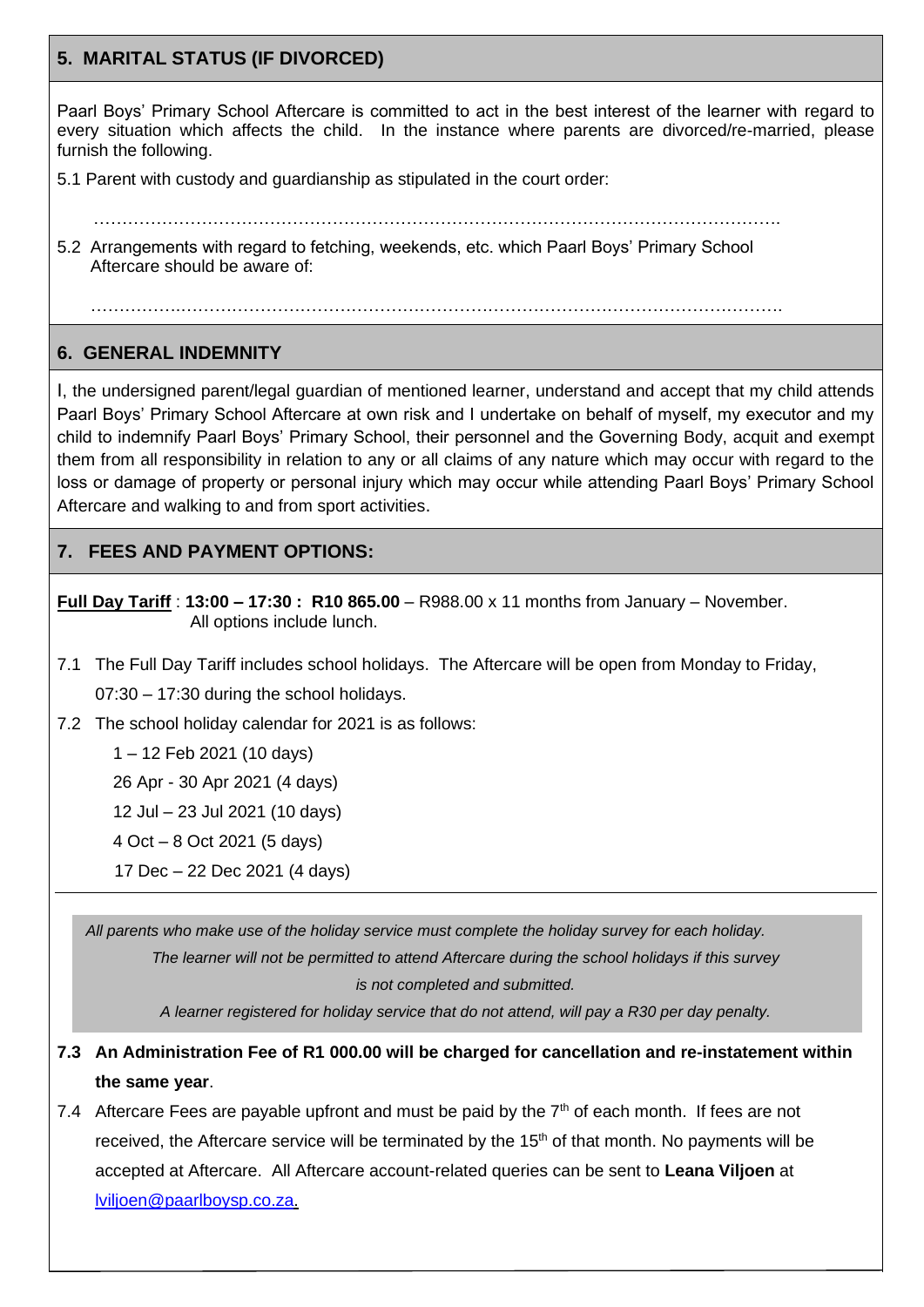| 7.5 Money received by the school will first be allocated to bring monthly School fees of the Learner |
|------------------------------------------------------------------------------------------------------|
| up to date before it will be accepted as Aftercare Fees.                                             |

- 7.6 Cancellation of Aftercare requires one month's paid notice, in writing, addressed to **Leana Vijoen** or sent to : [lviljoen@paarlboysp.co.za](mailto:lviljoen@paarlboysp.co.za)
- 7.7 Payment Options :
	- 7.7.1 Upfront payment of annual fees on or before 28 February 2021.

## **School Banking Details:**

Paarl Boys' Primary School **FNB** Paarl Branch Universal code: 250-655 Account number: 62729474685 Reference: son's name, surname & grade followed by AC for Aftercare Fees **OR**

7.7.2 Equal monthly payments via debit order over 11 months: 1 January – 1 November 2021. **Monthly instalments are only payable via debit order.** 

**No monthly EFT's will be accepted**.

*Debit order payments for School and Aftercare Fees can be combined on one debit order form.*

7.8 Person liable for the account:

 $Mr / Mrs$  .............

 (It is the duty of the parent who enrolled the learner to see that the above mentioned person will settle the account otherwise you will be liable to pay the account.)

We/I acknowledge that we/I understand the meaning of clause 6 and 7.8 and the other conditions above and accept it as such.

| presence of the undersigned witnesses. |                          |  |  |
|----------------------------------------|--------------------------|--|--|
|                                        |                          |  |  |
|                                        |                          |  |  |
|                                        | <b>Parent / Guardian</b> |  |  |
|                                        |                          |  |  |
| 2. $\qquad \qquad$                     | <b>Witness</b>           |  |  |
|                                        |                          |  |  |
|                                        |                          |  |  |

\_\_\_\_\_\_\_\_\_\_\_\_\_\_\_\_\_\_\_\_\_\_\_\_\_\_\_\_\_\_\_\_\_\_\_\_\_\_\_\_\_\_\_\_\_\_\_\_